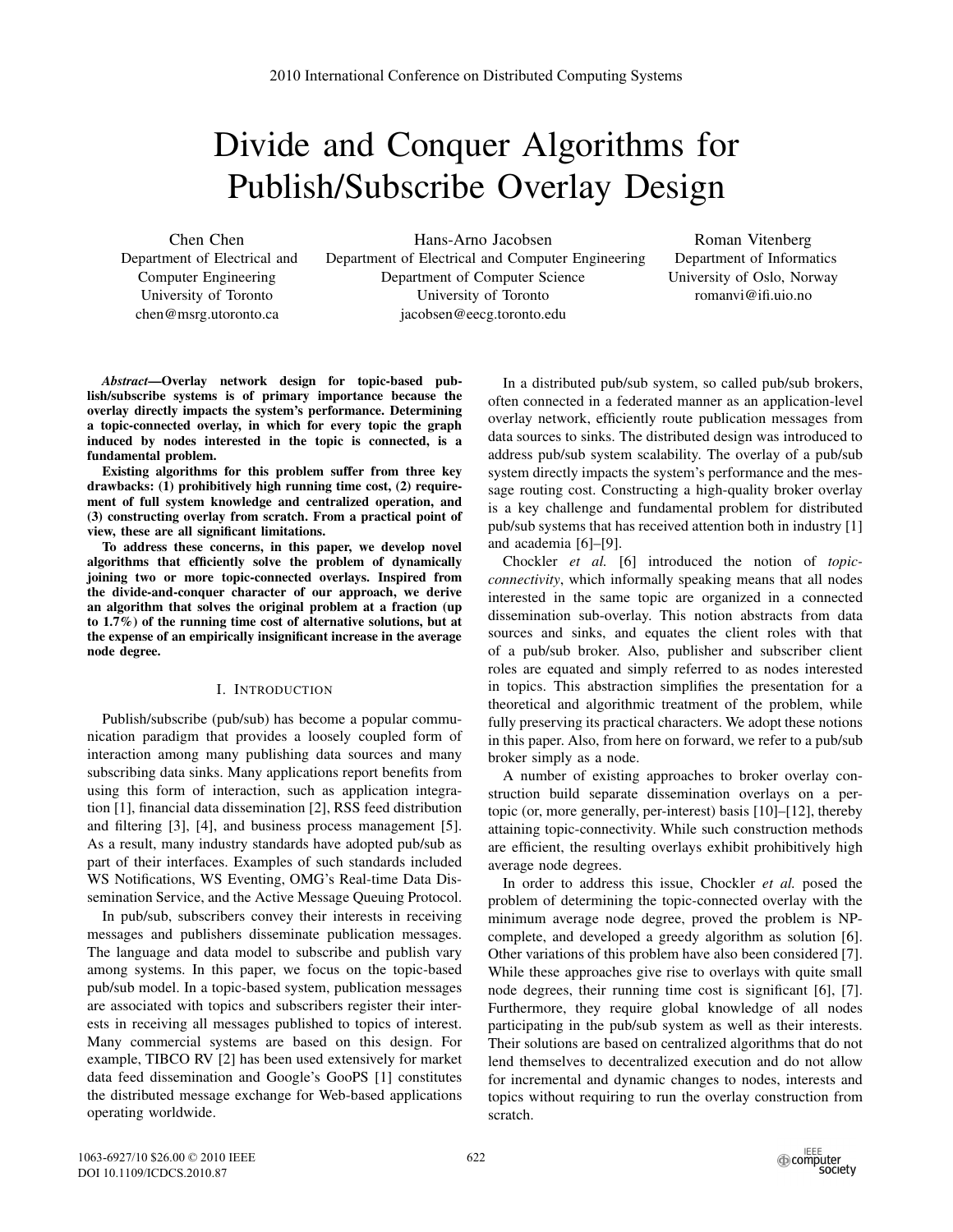From a practical point of view, these constraints are not satisfactory as system failures inevitably lead to network partitions, which could motivate the need for joining existing and correctly functioning sub-overlays of nodes. Similarly, partitions may be the result of administrative or scheduled maintenance tasks that affect part of the system. A tear-down of all connections and renewed setup of the overlay would be excessively expensive and grow with the size of the overlay. Solutions that do not support dynamics of change to topics, interests, and nodes exhibit the same shortcomings. In practice, especially topics and interests change a lot. While global system knowledge is not an absolute requirement as large organizations often employ various forms of highly available, centralized directory services to reliably track configuration information, a solution to the overlay construction problem that can get by with partial system information may operate faster. Similar concerns apply to the need for decentralizing a solution.

To address these concerns, we propose a number of novel techniques to solve the overlay construction problem. First, we formulate the topic-connected overlay join problem and establish its complexity properties before proposing algorithms for solving the problem. Given two or more topic-connected overlays, we aim to construct a single topic-connected overlay that includes all nodes of the sub-overlays and respects all interest relations. We establish that solving this problem by adding the minimal number of edges is NP-complete. We develop and analyze algorithms for solving this problem and empirically evaluate their performances. Based on our solution, we develop a divide-and-conquer (DC) algorithm that is based on the intuition of dividing an overlay into smaller pieces, solving each piece separately and then recombining the separate solutions into a single, global solution. We show and analyze several key advantages of this divide-and-conquer solution for the original topic-connected overlay construction problem.

Both theoretical analysis and experimental evaluations show that it takes the DC algorithm significantly less time to construct an overlay from scratch than previous algorithms, at the expense of an insignificant increase in the node degree of the resulting overlay. In our experiments, based on typical workloads, we show that the DC algorithm runs at up to 1.7% of the running time cost of an alternative solution constructing overlays with an on average 2.12 larger node degree. In addition, the DC algorithm only requires partial information about nodes, topics and interests. Moreover, the DC algorithm is better able to accommodate dynamic node joins that tend to affect small portions of the overlay.

This paper is organized as follows. In Section II we put our work in the context of related approaches. In Section III we introduce some notations and background information required to keep this paper self-contained. In Section IV we formally introduce the topic-connected overlay join problem. In Section V we discuss and analyze novel solutions to this problem. In Section VI we generalize our approach resulting in the design of a divide-and-conquer algorithm that substantially

outperforms earlier solutions. In Section VII we elaborate on several characteristics and optimizations of the new algorithm. In Section VIII we present a thorough experimental analysis of all algorithms developed in this paper, including a comparison of our work to earlier approaches.

## II. RELATED WORK

In order to improve distributed pub/sub system performance and scalability, two directions have crystallized in the literature: (1) The design of routing protocols so that publications and subscriptions are sent most efficiently across the overlay network and (2) the construction of the overlay topology such that network traffic is minimized. Much attention has focused on the first direction [12]–[15] with some recent work addressing the second direction [6]–[9]. The approaches discussed in this paper are part of the second direction.

In [12], [13] efficient protocols were proposed for building pub/sub dissemination trees on top of peer-to-peer substrates. Other than the work in this paper, these approaches assumed an infrastructure-less peer-to-peer context with greatly different constraints from what is the starting point for our work.

Li *et al.* [14] developed algorithms that support general overlays, especially cyclic overlays to introduce redundancy that could be exploited in case of failure, load, or congestion of overlay nodes. IndiQoS [15] supports QoS for rendezvous-based pub/sub approaches. QoS information is collected among neighboring nodes and QoS-capable paths are chosen for message routing. Both approaches target the very different content-based pub/sub model, where it is common place that subscriber interests are fine-grained going beyond the limits of topics. The approach of using an interest matrix employed in this work does not directly extend to contentbased approaches.

Topic-connectivity is a required property in approaches such as [11], [16] and is an implicit, not directly specified, requirement in approaches such as [9], [12], [17], [18], which all aim to diminish the number of unrelated intermediate overlay hops in one way or another.

Baldoni *et al.* [9] proposed a self-organizing algorithm to connect brokers matching similar events, which aims to improve the overall system performance by reducing the overlay hops for event routing. The authors pointed out that an overlay should be constructed in a way such that brokers sharing interests should be closer to each other. The approach is content-based, which is a different model from the one underlying the work in this paper. Chockler *et al.* [16] showed empirically that on many practical workloads exhibiting wellcorrelated subscription patterns, a simple distributed heuristic could be effective for constructing topic-connected overlays with a small average node degree. [16] emphasized on empirical results, but it serves as a good base for further theoretical exploration.

The theoretical formulation of the MinAvg-TCO problem originated in [6]. The problem is the construction of a topicconnected overlay network with minimal edges. The authors proved the problem's NP-completeness and presented a greedy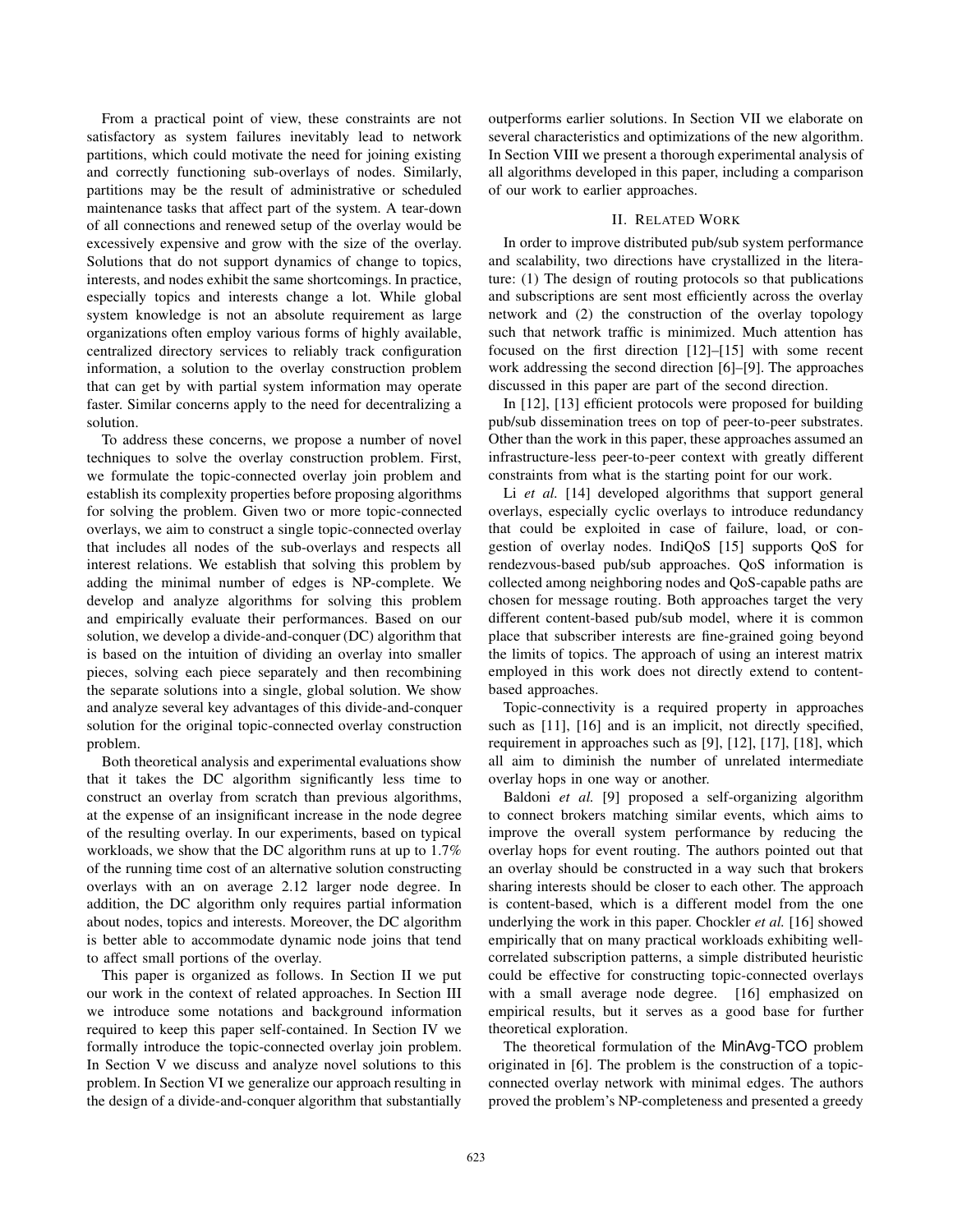algorithm for solving the problem. Their algorithm is able to determine an overlay with a logarithmic approximation ratio on the minimum average node degree by using full topology and topic interest information. As the authors pointed out, the GM algorithm might produce an overlay with very uneven node degrees, and thus result in some nodes with unreasonably high node degrees. Onus and Richa [7] defined the MinMax-TCO problem which aims to minimize the maximum degree of the overlay network.

Both approaches [6], [7] borrow ideas from standard greedy algorithm design and proof techniques from the classical minimum set cover problem [19]. To the best of our knowledge, applying divide-and-conquer to do overlay construction has not been directly addressed in prior work.

## III. BACKGROUND

In this section we present some definitions and background information essential for the understanding of the algorithms developed in this paper.

Let  $V$  be the set of nodes and  $T$  be the set of topics. The interest function Int is defined as Int :  $V \times T \rightarrow$  ${true, false}$ . Since the domain of the interest function is a Cartesian product, we can refer to this function as an interest matrix. Given an interest function  $Int$ , we say that a node  $v$ is interested in some topic t if and only if  $Int(v, t) = true$ .

An overlay network  $G(V, E)$  is an undirected graph over the node set V with the edge set  $E \subseteq V \times V$ . Given an overlay network  $G(V, E)$ , an interest function Int, and a topic  $t \in T$ , we say that a subgraph  $G_t(V_t, E_t)$  of G is *induced* by t if  $V_t = \{v \in V | Int(v, t)\}\$ and  $E_t = \{(v, w) \in E | v \in V_t \land w \in$  $V_t$ . An overlay G is called *topic-connected* if for each topic  $t \in T$ , the subgraph  $G_t$  of G induced by t contains at most one connected component. Figure 1 gives an example. A *topicconnected overlay* (TCO) is denoted as  $TCO(V, T, Int, E)$ .



Fig. 1. (a) An overlay G. (b) Subgraph  $G_a$  induced by topic a is topicconnected. (c) Subgraph  $G_b$  induced by topic b is not topic-connected.

Chockler *et al.* [6] introduced the parametrized family of *Scalable Overlay Construction* (SOC) design problems for pub/sub that captures the trade-off between the overlay scalability and the cost of message dissemination. Their work focused on the MinAvg-TCO problem for minimizing the number of links needed to create a TCO for a given interest function. A formal definition of the problem is as follows.

**Definition 1.** *MinAvg-TCO*(V, T,Int)*: Given a set of nodes* V *, a set of topics* T*, and the interest function* Int*, construct a topic-connected overlay network*  $TCO(V, T, Int, E)$  *which has the least possible total number of edges (i.e., the least possible average node degree).*

## **Algorithm 1** Greedy Merge algorithm for MinAvg-TCO.

**greedyMerge(**V, T, Int**) Input:**  $V, T, Int$ **Output:** A topic-connected overlay  $TCO(V, T, Int, E_{GM})$ 1: **for** all  $v \in V$  **do** 2: **for all**  $t \in T$  such that  $Int(v, t)$  **do** 3:  $Nodes[v][t] \leftarrow \{v\}$ 4: **for all**  $e = (v, w)$  **do** 5: contrib  $\leftarrow |\{t \in T | Int(v, t) \wedge Int(w, t)\}|$ 6: **if**  $\text{const}$   $\text{right} > 0$  **then** 7: add e to LinkContrib[contrib] 8:  $E_{GM} \leftarrow$  **constructOverlayEdges** (V, T, Int, Nodes, LinkContrib) 9: return  $TCO(V, T, Int, E_{GM})$ 

**Algorithm 2** Overlay construction for the GM algorithm. **constructOverlayEdges(**V, T, Int, Nodes,LinkContrib**)**

**Input:** V , T, Int, Nodes, LinkContrib

/\* Nodes: a 2-dimensional array over  $V \times T$  whose elements are subsets of V such that for each  $v \in V$ ,  $t \in T$ : (1)  $Int(v, t) = true$ , and (2) for each  $w \in Nodes[v][t]$ :  $Int(w, t)$  and both w and v belong to the same topic-connected component for  $t$ .

 $LinkContrib:$  an array of size  $|T|$  with elements being sets of edges chosen from  $V\times V.$  If edge  $e\in LinkContrib[i],$  then  $e\notin E_{GM},$  and adding e to the overlay at the current iteration will reduce the number of topic-connected components by i (where  $1 \le i \le |T|$ ). \*/

**Output:** A set  $E_{GM}$  of edges that form a topic-connected overlay

- 1:  $HigherContrib \leftarrow max\{i|LinkContrib[i] \neq \emptyset\}$
- 2:  $E_{GM} \leftarrow \emptyset$
- 3: **while** HighestContrib > 0 **do**
- 4:  $e \leftarrow$  some edge  $(v, w)$  from LinkContrib[HighestContrib]
- 5:  $E_{GM} \leftarrow E_{GM} \cup \{e\}$
- 6: delete e from LinkContrib[HighestContrib]
- 7: **for all** t such that  $Int(v, t) \wedge Int(w, t)$  **do**
- 8: **for all**  $v' \in Nodes[v][t], w' \in Nodes[w][t], (v', w') \neq (v, w)$  **do** 9: locate *i* such that  $(v', w') \in LinkContrib[i]$ 10: delete  $(v', w')$  from  $LinkContrib[i]$ 11: **if**  $i > 1$  **then** 12: add  $(v', w')$  to  $LinkContrib[i-1]$ 13: new connected component list←Nodes[v][t]∪Nodes[w][t] 14: **for all**  $u \in new\_connected\_component\_list$  **do**  $15: \hspace{3cm} Nodes[u][t] \leftarrow new\_connected\_component\_list$ 16: **while** HighestContrib>0 ∧ LinkContrib[HighestContrib]=∅ **do** 17: HighestContrib ← HighestContrib – 1 18: return  $E_{GM}$

Chockler *et al.* [6] proved the decision problem for MinAvg-TCO to be NP-complete and proposed a greedy algorithm that achieves a logarithmic approximation for the problem. The algorithm is centralized and the overlay computation requires complete knowledge of  $V$  and  $Int$ . The running time for MinAvg-TCO is  $O(|V|^2|T|)$ . The approach is only capable of building an overlay from scratch, whereas in practice due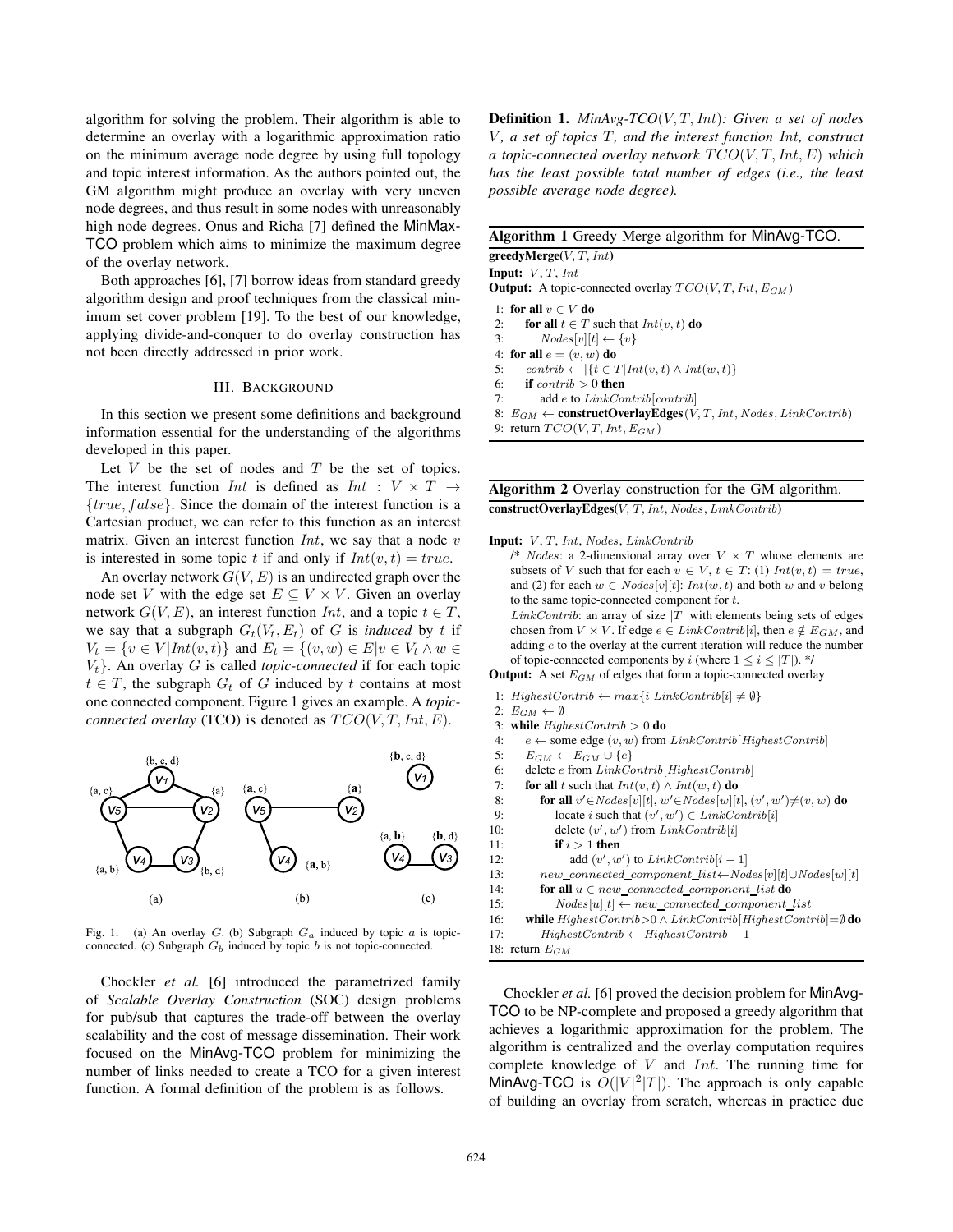to network partitioning, for instance, the combination of suboverlays is an important concern.

Algorithm 1 specifies the Greedy Merge algorithm (GM algorithm), developed by Chockler *et al.* [6]. The algorithm works as follows: It starts with an empty set of links and iteratively adds carefully selected edges one by one until topic-connectivity is attained. At each iteration, the algorithm greedily selects an edge whose addition to the overlay would maximally reduce the total number of connected components for all the topics. In this paper, we use techniques from this algorithm both to devise an algorithm for the overlay join problem in Section V and from there derive a more efficient solution for the MinAvg-TCO problem in Section VI-A. The algorithm also serves as baseline in our experimentation.

## IV. THE TOPIC-CONNECTED OVERLAY JOIN PROBLEM

In this section we introduce the TCO join problem and discuss similarities and differences to solving the MinAvg-TCO problem.

The joining of existing TCOs over the same set of topics but disjoint sets of nodes can be achieved by the known solutions for MinAvg-TCO. That is given sets of nodes and interest functions, compute the union of the sets of nodes and construct a common interest matrix as the union of individual interest functions (the union is well defined as the functions' domains are disjoint), and apply the solutions for MinAvg-TCO to rebuild the overlay from scratch. However, for practical considerations, it can often be better to preserve existing edges and only incrementally add edges as needed to achieve topic-connectivity in the overlay combined from existing overlays. This is because establishing a new edge is a relatively costly operation and incremental computation of additional edges is more efficient than the re-computation of the entire overlay. Also, to re-build a new overlay from scratch all existing connections in the existing overlays would have to be torn down, the new routing tables would have to be distributed, and the new connections would have to be established; all adding to the cost of reacting to a network partition or to incrementally evolving an overlay. The formal definition of the TCO join problem, referred to as MinAvg-TCO-Join is as follows.

**Definition 2.** *MinAvg-TCO-Join*( $V, T, Int, p$ ): *Given* p *topicconnected overlays:*  $TCO_d(V_d, T, Int_d, E_d)$ ,  $d=1, ..., p$ , which *are node-disjoint, construct a topic-connected overlay*  $TCO(V, T, Int, E)$  where  $V = \bigcup_{d=1}^{p} V_d$ ,  $Int = \bigcup_{d=1}^{p} Int_d$ , and  $\bigcup_{d=1}^{p} E_d \subseteq E$ , with the least possible total number of *edges.*

We define the corresponding Avg-TCO-Join decision problem.

**Definition 3.**  $Avg\text{-}TCO\text{-}Join(V,T,Int,p,k)$ *: Given an integer* k and p *topic-connected overlays:*  $TCO_d(V_d, T, Int_d, E_d)$ , d*=*1, ..., p*, which are node-disjoint, determine if there exists a topic-connected overlay*  $TCO(V, T, Int, E)$  *where*  $V =$  $\bigcup_{d=1}^p V_d$ ,  $Int = \bigcup_{d=1}^p Int_d$ , and  $\bigcup_{d=1}^p E_d \subseteq E$ , such that  $|E| = k$ .

MinAvg-TCO is a special case of MinAvg-TCO-Join when considering that each joining overlay contains only one node. Hence, all impossibility results about MinAvg-TCO (NPcompleteness for the decision problem and impossibility of linear approximation unless P=NP) apply to Avg-TCO-Join and MinAvg-TCO-Join as well. For the practical concerns raised above, the previously known greedy algorithms are not directly applicable to solve MinAvg-TCO-Join.

Also, based on the considerations from above, given a number of topic-connected overlays, it is often more beneficial to solve MinAvg-TCO-Join incrementally rather than solving MinAvg-TCO from scratch. There is, however, a drawback, as the total number of edges resulting from incremental addition of edges can become much larger than the total number of edges resulting from overlay construction from scratch, as illustrated in the following example.

Assume a *n*-node set  $V = \{v_1, v_2, ..., v_n\}$  and a  $n^2$ -topic set  $T = \{t_{ij} | i, j = 1, 2, ..., n\}$ . T is divided into n groups  $T_i = \{t_{ij} | j = 1, 2, ..., n\} = \{t_{i1}, t_{i2}, ..., t_{in}\}, i = 1, 2, ...n.$ Topics in which node  $v_i$  is interested, denoted by  $T_{v_i}$ , comprise two parts: (1) all topics in  $T_i$  and (2) the *i*-th topic  $t_{ji}$  from another topic group  $T_i (\neq T_i)$ . Therefore,

$$
T_{v_i} = \{t | t = t_{ij} \lor t = t_{ji}, j = 1, 2, ..., n\}, i = 1, 2, ..., n
$$

For an arbitrary  $i$ , the part of the interest matrix restricted to  $V \times T_i$  looks as follows.

|                  | $t_{i1}$ | $t_{i2}$ | $t_{ii}$ | $t_{in}$ |
|------------------|----------|----------|----------|----------|
| $\overline{v}_1$ |          |          | 0        |          |
| $v_2$            | 0        |          | 0        | U        |
|                  |          |          |          |          |
|                  |          |          |          |          |
| $v_i$            |          |          |          |          |
|                  |          |          |          |          |
|                  |          |          |          |          |
| $v_n$            |          |          | O        |          |

As an input to the MinAvg-TCO problem, a  $n \times n$  complete overlay  $TCO<sub>0</sub>$  is generated for this instance. This is because each  $v_i$  has to link to all other nodes in order to achieve topicconnectivity for topics in  $T_i$ .

Assume a new node  $v_{all}$ , which is interested in all topics in the entire topic set  $T$ , requests to join. If the new topicconnected overlay  $TCO_1$  is constructed incrementally by adding edges to  $TCO_0$ , then the number of edges in  $TCO_1$  is still  $\Theta(n^2)$ , as illustrated in Figure 2(b). However, if we delete all existing edges and re-construct the TCO from scratch, it is sufficient to simply connect  $v_{all}$  to all others  $\{v_1, v_2, ..., v_n\}$ , which results in a  $TCO_2$  with  $\Theta(n)$  edges (cf. Figure 2(c)).

This example shows that the number of edges resulting from incremental addition can be  $\Theta(n)$  times larger than the number of edges when building an overlay from scratch. However, our experimental findings in Section VIII show that for typical pub/sub workloads, this situation virtually never occurs in practice.

In the next section, we introduce several solutions for the MinAvg-TCO-Join problem. Our solutions are based on determining cross-TCO edges that are added incrementally.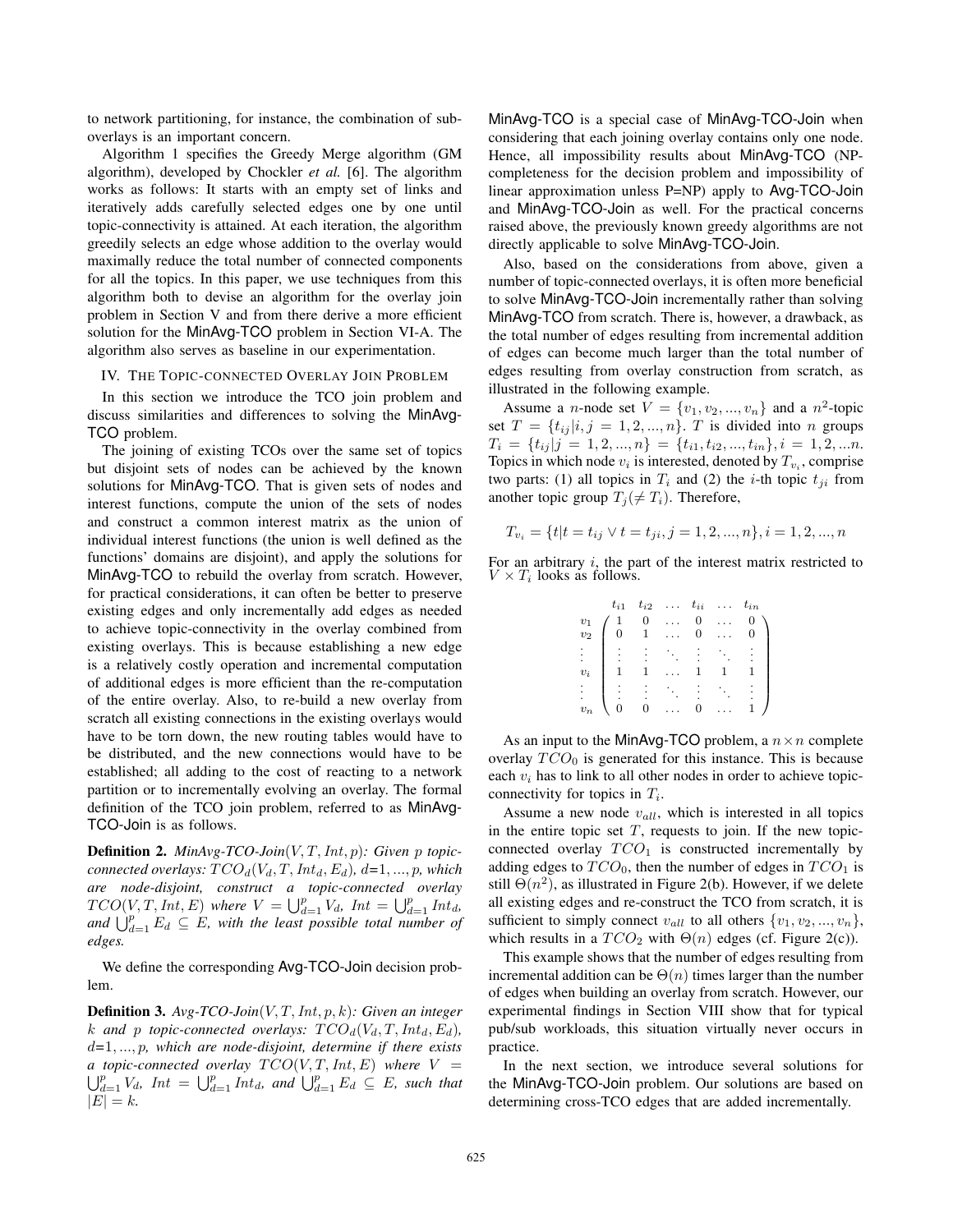

Fig. 2. (a)  $TCO_0$  with  $\Theta(n^2)$  edges. (b)  $TCO_1$  built by incremental join has  $\Theta(n^2)$  edges. (c)  $TCO_2$  built from scratch has  $\Theta(n)$  edges.

## V. SOLVING THE MINAVG-TCO-JOIN PROBLEM

Given the GM algorithm for MinAvg-TCO, we first devise a Naive Merge (NM) algorithm for MinAvg-TCO-Join. This simple solution is also based on a greedy heuristic giving rise to similar properties as for GM. We include the design and analysis of this algorithm below to illustrate its weaknesses that motivate the need for the more sophisticated solution, presented thereafter.

The intuition behind our solution is that we need to determine a set of cross-TCO links, that in conjunction with the already existing links internal to the TCOs, produce a combined TCO. Below we refer to inner links as  $E_{inNM}$  and outer links as  $E_{outNM}$ .  $E_{inNM}$  is easily obtained by the union of all edges within TCOs. The algorithm starts with an empty  $E_{outNM}$  and iteratively adds carefully selected edges one by one until topic-connectivity is attained. At each iteration, the algorithm selects a cross-TCO edge whose addition to the overlay would maximally reduce the total number of connected components for all topics. Algorithm 3 specifies our solution.

# **Algorithm 3** Naive Merge algorithm for MinAvg-TCO-Join. **NaiveMergeAlgorithm**( $L_{TCO}$ )

**Input:** A list  $L_{TCO}$  of p node-disjoint topic-connected overlays:  $TCO_d(V_d, T, Int_d, E_d), d=1, ..., p$ 

**Output:** A topic-connected overlay  $TCO(V, T, Int, E_{NM})$  where  $V = \bigcup_{d=1}^{p} V_d$ ,  $Int = \bigcup_{d=1}^{p} Int_d$ ,  $\bigcup_{d=1}^{p} E_d \subseteq E_{NM}$ 

1:  $V \leftarrow \bigcup_{d=1}^{p} V_d$ <br>2:  $Int \leftarrow \bigcup_{d=1}^{p} Int_d$ 3:  $E_{inNM} \leftarrow \bigcup_{d=1}^{n} E_d$ 4:  $nodesAndInterests \leftarrow \emptyset$ 5: **for**  $d = 1$  to p **do** 6: add  $(V_d, Int_d)$  to nodesAndInterests 7:  $E_{outNM} \leftarrow \text{greedyConnect}(V, T, Int, nodesAndInterests)$ 8:  $E_{NM} \leftarrow E_{inNM} \cup E_{outNM}$ 

9: return  $TCO(V, T, Int, E_{NM})$ 

Algorithm 3 follows the design of the GM algorithm given in Section III. The below correctness, approximation ratio, and running time properties can be established by adapting the respective proofs for the GM algorithm. For brevity we only focus on the key differences and omit other proof elements.

**Lemma 1.** (Correctness) *Algorithm 3 is correct: it yields an*

## **Algorithm 4** Compute cross-TCO links.

**greedyConnect(**V, T, Int, nodesAndInterests**)**

```
Input: V, T, Int, nodesAndInterests
```
// nodesAndInterests: A list of  $p(V_d, Int_d)$  pairs

**Output:** A set  $E_{out}$  of cross-TCO edges that along with inner overlay edges form a TCO

```
1: for d = 1 to p do
```
- 2: **for all**  $t \in T$  **do**<br>3: **for all**  $v \in V$
- for all  $v \in V_d$  do
- 4:  $Nodes[v][t] \leftarrow \emptyset$
- 5:  $intNodes \leftarrow \{v \in V_d | Int_d(v, t)\}$
- 6: **for all**  $v \in intNodes$  **do**
- 7:  $Nodes[v][t] \leftarrow intNodes$
- 8: **for all**  $e = (v, w)$  such that  $v \in V_i$ ,  $w \in V_j$ ,  $i \neq j$  **do**
- 9: weight  $\leftarrow |\{t \in T : Int_i(v, t) \land Int_j(w, t)\}|$ <br>10: **if** weight > 0 **then**
- if  $weight > 0$  then
- 11: add e to LinkContrib[weight]

12: return **constructOverlayEdges**(V, T, Int, Nodes, LinkContrib)

*overlay such that for every topic* t*, all the nodes interested in* t *are organized in a single connected component.*

Line 7 in Algorithm 3 computes the set  $E_{outNM}$  of all cross-TCO edges. Let  $E'_{out}$  be an optimal edge set of cross-TCO edges and  $T_d$  be the set of topics covered by overlay nodes in  $V_d$ , i.e.,  $T_d = |\{t \in T | \exists v \in V_d \text{ s.t. } Int_d(v, t)\}|$ . Note,  $T_d$  is also the number of topic-connected components for  $TCO_d$ and thus  $\sum_{d=1}^{p} T_d$  is the total number of topic-connected components for the input of all TCOs. With proof techniques similar to Lemma 6.5 from [6], Lemma 2 is established.

**Lemma 2.** (Approximation Ratio) *The output of Algorithm 3 has a log approximation ratio as compared to the optimal solution:*  $\frac{|E_{outNM}|}{|E_{out}|} = O(\log(\sum_{d=1}^p T_d))$ 

**Lemma 3.** (Running Time) *The running time of Algorithm 3 is*  $O(|T| \cdot \sum_{i=1}^p \sum_{j>i}^p |V_i||V_j|)$ *.* 

*Proof:* Let the set of all potential cross-TCO edges be:

$$
E_{potNM} = \{(v, w)| v \in V_i \land w \in V_j, i \neq j\}
$$

The running time cost of Algorithm 3 is dominated by the loop to compute initial edge weights in Line 9 of Algorithm 4 and the loop to update edge weights in Lines 8-12 of Algorithm 2. In particular, it takes  $O(1)$  time to determine the edge with maximum weight in Line 4 of Algorithm 2 so that the total time of selecting all the edges in the solution is of lower complexity.

Initial weight computation has to be done for each of  $E_{potNM}$  edges resulting in  $O(\sum_{(v,w)\in E_{potNM}} |\{t \in T | Int(v,t) \wedge Int(w,t)\}|)$  time. It takes  $O(1)$  time to decrement the weight of an edge by 1. Therefore, the number of weight updates and hence the running time to build  $E_{outNM}$ , denoted as  $\mathbb{T}_{NM}$ , is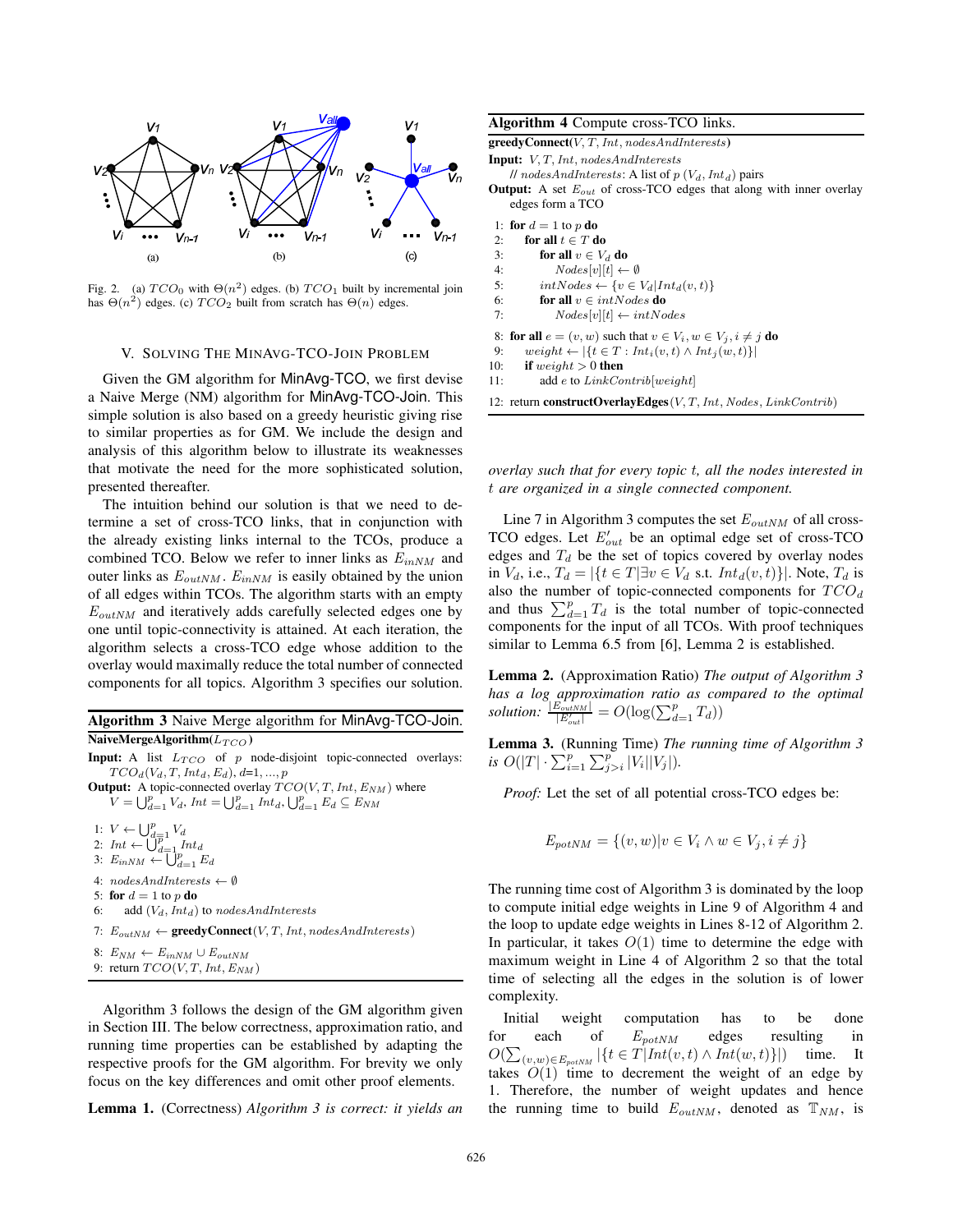determined by the total initial weight of all  $E_{potNM}$  edges:

$$
\mathbb{T}_{NM} = O\left(\sum_{(v,w)\in E_{potNM}} |\{t \in T | Int(v,t) \land Int(w,t)\}| \right)
$$

$$
= O(|T| \cdot |E_{potNM}|) = O(|T| \cdot \sum_{i=1}^{p} \sum_{j>i}^{p} |V_i||V_j|)
$$

Algorithm 3 also retains the undesirable properties of the GM algorithm. The running time as given by Lemma 3 is not insignificant. The algorithm cannot be easily decentralized and the overlay computation requires complete knowledge of V and Int. These shortcomings motivate the development of a new solution.

Our new solution to MinAvg-TCO-Join is based on the notion of a *star set* defined and illustrated next.

**Definition 4.** (Star set) *Given* V *,* T *and* Int*, a star set is a subset*  $S \subseteq V$  *such that* 

$$
\bigcup_{s\in S}\{t\in T|Int(s,t)\}=\bigcup_{v\in V}\{t\in T|Int(v,t)\}.
$$

*A node s* is referred to as a star node (or a star) if  $\exists$  *a star set*  $S$  *s.t.*  $s \in S$ *.* 



Fig. 3. (a) A TCO. (b)  $\{v_3, v_5\}$  is a star set which covers all topics  ${a, b, c, d}$ . (c)  ${v_2, v_3, v_4}$  is not a star set; it only covers  ${a, b, d}$ .

As illustrated in Figure 3, a star set is a subset of overlay nodes that represents the interests of all the nodes in the overlay. The complete node set  $V$  is always a star set, but there probably exist many other star sets with much fewer stars. Star nodes can function as bridges for the purpose of determining cross-TCO connections. It is easy to see that it is possible to attain full topic-connectivity only by using cross-TCO links among star nodes of different star sets. Suppose we have a number of TCOs such that each TCO includes nodes interested in a topic  $t \in T$ . Then, each of the star sets will include a node interested in  $t$ . By connecting nodes from different star sets we can achieve topic-connectivity for t.

Since minimal star sets tend to be substantially smaller than the total number of nodes, considering only star nodes as candidates for cross-TCO links gives rise to a number of advantages. One, the running time of the overlay construction algorithms considered in this paper is roughly proportional to the square of the number of nodes, therefore our algorithm that only considers star nodes runs much faster. Two, star sets of different TCOs can be computed in parallel in a fully decentralized fashion. Three, calculation of cross-TCO links no longer requires complete knowledge of  $V$  and  $Int$ , only a partial view of star nodes from star sets and their interests is required.

We still need to consider, how to efficiently determine a minimal star set given  $V$ ,  $T$ , and  $Int$ . The problem of computing a minimal star set turns out to be precisely equivalent (through a linear reduction) to the classic set cover problem, which is NP-complete but has a logarithmic approximation [19]. Note that the size of the star set only affects the performance of our algorithm rather than its correctness. Algorithm 6 provides a standard greedy implementation that attains a provable logarithmic approximation. The algorithm starts with an empty star set and continues adding nodes to the star set one by one until all topics of interest are covered. At each iteration, the algorithm selects a node that is interested in the largest number of uncovered topics.

Algorithm 5 presents our Star Merge (SM) algorithm. The algorithm operates in two phases. First, it determines a star set for each sub-TCO. Second, it connects all the nodes in the star sets into a topic-connected overlay in a greedy manner by always selecting an edge with maximum contribution.

# **Algorithm 5** Star Merge algorithm for MinAvg-TCO-Join.  $StarMergeAlgorithm(L_{TCO})$

- **Input:** A list  $L_{TCO}$  of p node-disjoint topic-connected overlays:  $TCO_d(V_d, T, Int_d, E_d), d=1, ..., p$
- **Output:** A topic-connected overlay  $TCO(V, T, Int, E_{SM})$  where  $V = \bigcup_{d=1}^{p} V_d$ ,  $Int = \bigcup_{d=1}^{p} Int_d$ ,  $\bigcup_{d=1}^{p} E_d \subseteq E_{SM}$
- 
- 1:  $V \leftarrow \bigcup_{d=1}^{p} V_d$ <br>2:  $Int \leftarrow \bigcup_{d=1}^{p} Int_d$
- 3:  $T_d$  ← { $t \in \overline{T}$   $\exists v \in V_d$  s.t.  $Int(v, t)$ },  $d=1, ..., p$
- 4:  $E_{inSM} \leftarrow \bigcup_{d=1}^{p} E_d$
- 5:  $nodesAndInterests \leftarrow \emptyset$
- 6: **for**  $d = 1$  to  $p$  **do**
- 7:  $T_{out\_d} \leftarrow T_d \bigcap (\bigcup_{i \neq d} T_i)$
- 8:  $S_d \leftarrow \text{getStarSetFromNodes}(V_d, T_{out_d}, Int_d)$
- 9: add  $(S_d, Int_d|_{S_d})$  to nodesAndInterests
- 10:  $E_{outSM} \leftarrow \text{greedyConnect}(V, T, Int, nodesAndInterest)$
- 11:  $E_{SM} \leftarrow E_{inSM} \cup E_{outSM}$
- 12: return  $TCO(V, T, Int, E_{SM})$

# **Algorithm 6** Determine star set for a TCO.  $ext{StartSetFromNodes}(V_d, T_{out_d}, Int_d)$

**Input:**  $V_d$ ,  $T_{out\_d}$ ,  $Int_d$ **Output:**  $S_d$ : A star set for  $V_d$ 

1: Start with  $R = T_{out_d}$  and  $S_d = \emptyset$ 2: **while**  $R \neq \emptyset$  **do**<br>3:  $s \leftarrow \text{argmax}$ 3:  $s \leftarrow \argmax_{v \in V_d - S_d} (|\{t | t \in R \land Int(v, t)\}|)$ 4:  $S_d \leftarrow S_d \cup \{s\}$ 5:  $R \leftarrow R - \{t | Int(s, t)\}$ 6: Return  $S_d$ 

Below, we establish correctness, approximation ratio and running time properties for the SM algorithm.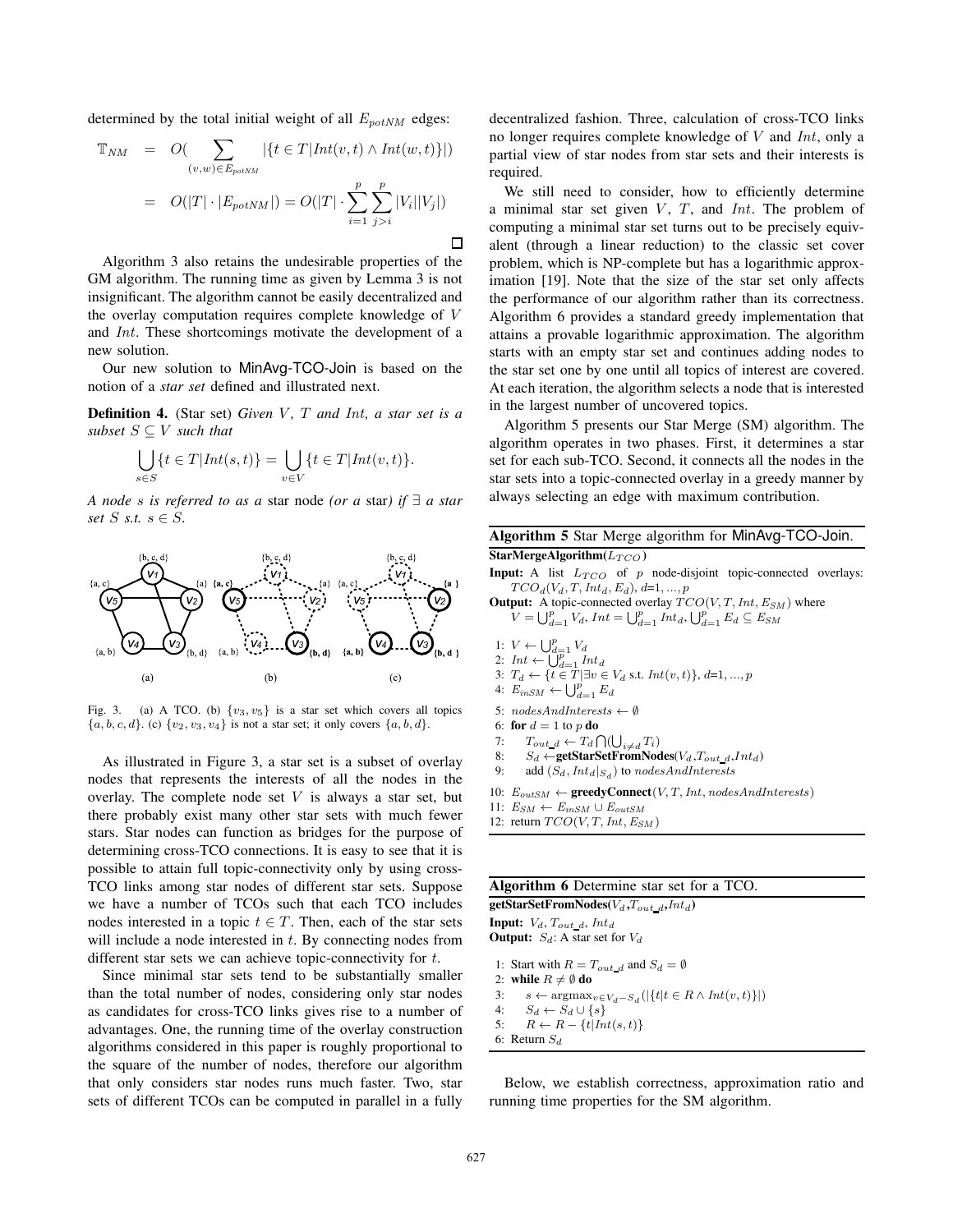**Lemma 4.** (Correctness) *Algorithm 5 is correct: it yields an overlay such that for every topic* t*, all the nodes interested in* t *are organized in a single connected component.*

Let  $E'_{out}$  and  $T_d$  follow the same definitions as for Lemma 2. Let  $E_{outSM}$  be the set of edges computed by Line 10 of Algorithm 5. This edge set connects star nodes in  $S_d$   $(d = 1, ..., p)$ across all TCOs. Let  $E'_{outSM}$  be the minimal edge set to connect  $S_d$   $(d = 1, ..., p)$ . Then the following properties for Algorithm 5 hold.

**Lemma 5.** (Approximation Ratio) *The output of Algorithm 5 has a log approximation ratio as compared to the optimal solution of just connecting stars:*  $\frac{|E_{outSM}|}{|E_{outSM}|} = O(\log(\sum_{d=1}^{p} T_d)).$ 

Let  $S_d^*$  be the minimal star set of  $TCO_d$  for  $T_{out\_d}$ , then:

**Lemma 6.** (Approximation Ratio) *The output of Algorithm 5 has the following approximation ratio as compared to the optimal solution:*

$$
\frac{|E_{outSM}|}{|E_{out}'} = O(\log(\sum_{d=1}^p T_d) \cdot (\log |T|)^2 \cdot \sum_{d=1}^p |S_d^*|).
$$

Lemma 6 shows that the output of Algorithm 5 is bounded by the sum of the sizes of minimal star sets of the given input.

**Lemma 7.** (Running Time) *The running time of Algorithm 5 is*  $O(|T| \cdot (\sum_{d=1}^p |V_d| \log |V_d| + (\log |T|)^2 \sum_{i=1}^p \sum_{j>i}^p |S_i^*| |S_j^*|)).$ 

*Proof:* First, suppose  $S_d$  is the star set found for  $TCO_d$ by Line 8 in Algorithm 5, then the set of all potential edges among star nodes is:

$$
E_{potSM} = \{(v, w)|v \in S_i \land w \in S_j, i \neq j\}
$$

Using the same reasoning as in Lemma 3, the running time cost to build  $E_{outSM}$  by Line 10 of Algorithm 5 is:

$$
\mathbb{T}_{mergeStars} = O(|T| \sum_{i=1}^{p} \sum_{j>i}^{p} |S_i||S_j|)
$$
  
=  $O(|T|(\log |T|)^2 \sum_{i=1}^{p} \sum_{j>i}^{p} |S_i^*||S_j^*|)$ 

Second, time cost to determine the star set for each sub-TCO is determined by Lines 6- 9 in Algorithm 5. If we assume that the topic set for each node is represented by a  $|T|$ -bit Boolean array, then the set difference operation takes  $O(|T|)$  time. The running time to determine a star set for  $TCO_d$  with  $|V_d|$  nodes is  $O(|T||V_d|\log|V_d|)$  [20]. Thus, for all p sub-TCOs,

$$
\mathbb{T}_{getStarSets} = O(|T| \sum_{d=1}^{p} |V_d| \log |V_d|)
$$

Therefore, the running time for the Star Merge algorithm is:

$$
\mathbb{T}_{SM} = O(\mathbb{T}_{getStarSets} + \mathbb{T}_{mergeStarS})
$$
  
=  $O(|T| \cdot (\sum_{d=1}^{p} |V_d| \log |V_d| + (\log |T|)^2 \sum_{i=1}^{p} \sum_{j>i}^{p} |S_i^*| |S_j^*|))$ 

With Lemma 3 and Lemma 7, we can see that our SM algorithm improves the running time performance significantly because  $|S_d^*| \ll |V_d|$  holds for most cases. We also show this experimentally.

The same idea to reduce the number of nodes by choosing from star nodes can be applied to solve MinAvg-TCO, which we discuss in the next section.

# VI. SOLVING MINAVG-TCO BY DIVIDE-AND-CONQUER

In this section we show how our SM algorithm for MinAvg-TCO-Join can be extended to solve the MinAvg-TCO problem in a divide-and-conquer manner. We also show analytically that the resulting algorithm leads to a significantly improved running time cost as compared to the GM algorithm. In Section VIII, we quantify these improvements empirically. We first develop the divide-and-conquer algorithm in Section VI-A and then present its main analytical properties in Section VI-B.

## *A. The Divide-and-Conquer Algorithm*

According to Chockler *et al.* [16], the number of nodes is a dominant factor for the running time of the GM algorithm (i.e.,  $O(|V|^2|T|)$ ) and a serious drawback to the algorithm's performance and scalability. An improvement to the running time cost could result from reducing the size of the node set when executing the GM algorithm. This suggests a divideand-conquer strategy to solve the problem: (1) *divide* the MinAvg-TCO problem into several sub-overlay construction problems that are similar to the original overlay but with a smaller node set, (2) *conquer* the sub-MinAvg-TCO problems independently and build sub-overlays into sub-TCOs, and then (3) *combine* these sub-TCOs to one TCO as a solution to the original problem.

The existing GM algorithm can be employed to *conquer* the sub-MinAvg-TCO problems by determining inner edges used for the construction of the sub-overlays. The SM algorithm can take care of the *combine* phase by adding cross-TCO edges (i.e., outer edges) in a greedy manner. The DC algorithm that follows this design is presented in Algorithm 7. To *divide* nodes the algorithm uses a random partitioning. The number of partitions  $p$  is given as an input parameter and each suboverlay has  $k = |V_d| = \frac{|V|}{p}$  nodes, where  $d = 1, ..., p$ .

Basically there are two methods to *divide* the nodes: (1) node clustering and (2) random partitioning. Node clustering is partitioning the original node set into groups so that nodes with similar interests are placed in the same group while nodes with diverging interests belong to different groups. Random partitioning assigns each node in the given node set to one of the partitions based on a uniformly random distribution.

The idea of node clustering is appealing because wellclustered nodes with strongly correlated interests would result in the GM algorithm producing lower average node degrees. The problem with this approach is its relative inefficiency. Clustering algorithms tend to exhibit high running time cost. Additionally, they require the computation of a "distance" metric among nodes. In our case this translates to calculating pairwise correlations among node interests with significant run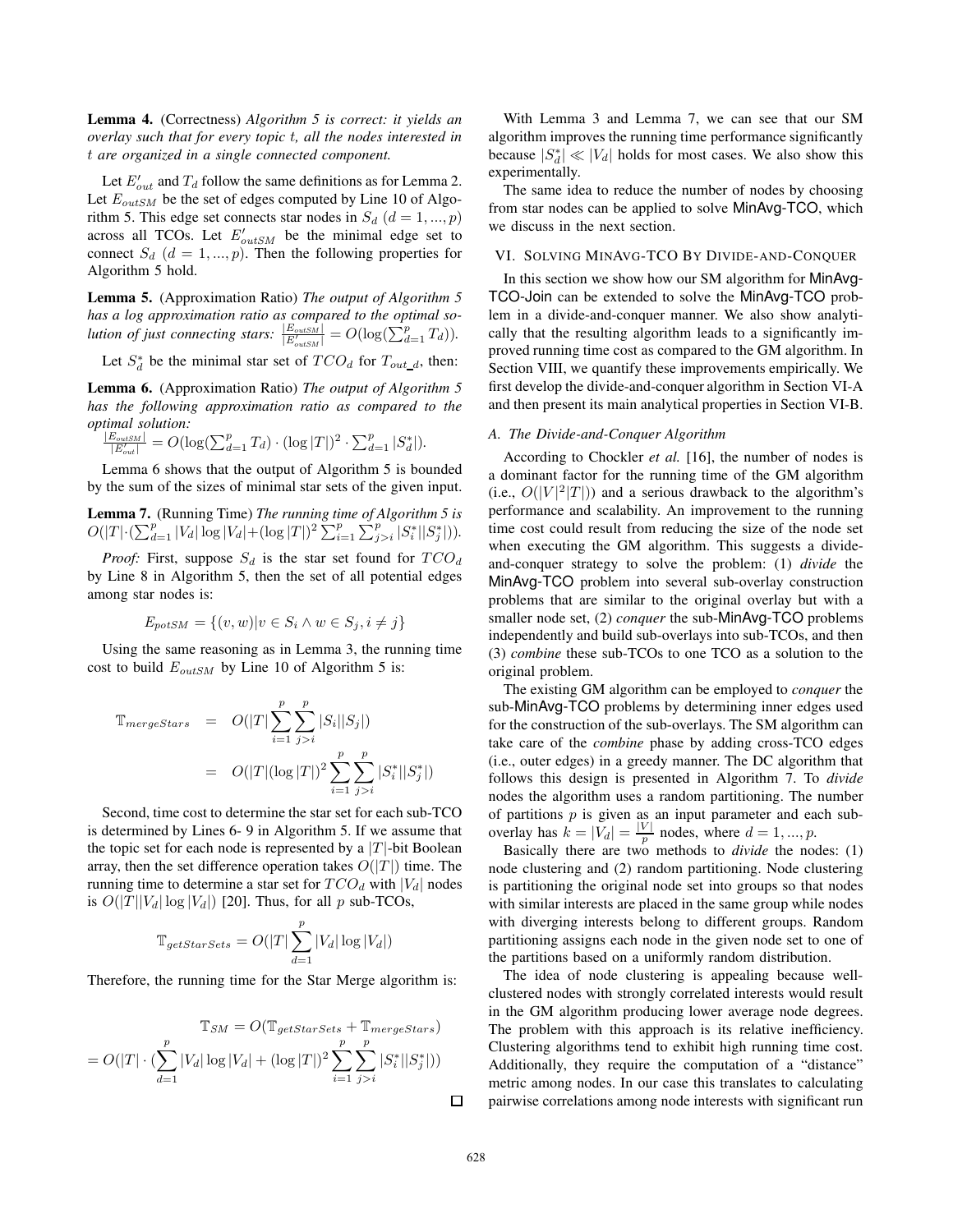time cost implications. It is challenging to fit node clustering into the DC algorithm so that the latter is still superior to the GM algorithm in terms of running time cost. Furthermore, it is difficult to devise an effective decentralized algorithm for node clustering that would not require complete knowledge of V and Int.

We choose random partitioning for our DC algorithm because it is extremely fast, more robust than node clustering, and it can be done in a decentralized manner. Furthermore, the construction of inner edges for each overlay only requires knowledge of node interests within the overlay. Hence, random partitioning can be oblivious to the composition of nodes and their interests. The shortcoming of using random partitioning for the DC algorithm is the potentially higher average node degree because random partitioning may place nodes with diverging interests into the same partition thereby reducing the amount of correlation that is present in the original node set. We validate the effect of the increase in the average node degree empirically in Section VIII and show that this effect is insignificant.

Note that node clustering by interests may yield clusters that vary in size depending on the clustering algorithm used. For random partitioning, on the other hand, equal-sized partitions, that are optimal with respect to average node degree and running time, are simple to obtain.

| <b>Algorithm 7</b> Divide-and-Conquer algorithm for TCO.                    |  |  |  |  |  |
|-----------------------------------------------------------------------------|--|--|--|--|--|
| DivideAndConquerForTCO $(V, T, Int, p)$                                     |  |  |  |  |  |
| <b>Input:</b> $V, T, Int, p$                                                |  |  |  |  |  |
| // p: the number of partitions, $1 \leqslant p \leqslant  V $ .             |  |  |  |  |  |
| <b>Output:</b> A topic-connected overlay $TCO(V, T, Int, E_{DC})$           |  |  |  |  |  |
| 1: $E_{DC} \leftarrow \emptyset$                                            |  |  |  |  |  |
| 2: $L_{TCO} \leftarrow \emptyset$                                           |  |  |  |  |  |
| 3: Randomly divide V into p partitions $V_d$ , $d=1, 2, , p$                |  |  |  |  |  |
| 4: for $d=1$ to p do                                                        |  |  |  |  |  |
| 5: $Int_d \leftarrow Int _{V_d}$                                            |  |  |  |  |  |
| 6: $TCO_d(V_d, T, Int_d, E_d) \leftarrow \text{greedyMerge}(V_d, T, Int_d)$ |  |  |  |  |  |
| add $TCO_d$ to $L_{TCO}$<br>7:                                              |  |  |  |  |  |
| 8: $TCO(V, T, Int, E_{DC}) \leftarrow$ StarMergeAlgorithm( $L_{TCO}$ )      |  |  |  |  |  |
| 9: return $TCO(V, T, Int, E_{DC})$                                          |  |  |  |  |  |
|                                                                             |  |  |  |  |  |

#### *B. DC Algorithm Analysis*

In this section, we prove correctness, approximation ratio and running time properties for the DC algorithm.

**Lemma 8.** (Correctness) *Algorithm 7 is correct: it yields an overlay such that for every topic* t*, all nodes interested in* t *are organized in a single connected component.*

The proof for this lemma follows directly from the definition of star sets and has been omitted.

Given an instance of the MinAvg-TCO problem with  $(V, T, Int)$ , suppose  $TCO'(V, T, Int, E')$  is an optimal solution for it. The following analysis is based on the assumption that the optimal overlay for  $(V_0, T, Int|_{V_0})$  where  $V_0 \subset V$  has fewer edges than the optimal overlay  $TCO'$  for  $(V, T, Int)$ .

**Lemma 9.** (Approximation Ratio) *Algorithm 7 for* MinAvg-TCO *produces an overlay with a total number of edges that has* an approximation ratio of at most  $O(p \cdot log(|V||T|))$  as *compared to the optimal solution:*  $\frac{|E_{DC}|}{|E'|} = O(p \cdot \log(|V||T|))$ 

The proof of this statement is omitted from the paper because of the page limit. Please see [21] for the complete analysis.

Next, we look at the running time the DC algorithm. As defined before,  $p$  denotes the number of partitions provided for Algorithm 7. There are two types of edges that form the TCO produced by this algorithm: (1)  $E_{inDC}$ , the inner edges which are computed for each sub-overlay using the GM algorithm in Lines 4-7,  $E_{inDC} = \bigcup_{d=1}^{p} E_d$ ; (2)  $E_{outDC}$ , the outer edges to connect star nodes across different sub-TCOs using the Star Merge algorithm in Line 8. Algorithm 7 produces the set of output edges  $E_{DC} = E_{inDC} \bigcup E_{outDC} =$  $\left(\bigcup_{d=1}^p E_d\right) \bigcup E_{outDC}$ .  $\mathbb{T}_{inDC}$  denotes the running time to build  $E_{inDC}$  in the loop in Lines 4-7.  $\mathbb{T}_{outDC}$  denotes the running time to build  $E_{outDC}$  in Line 8 and let  $\mathbb{T}_{DC}$  be the total running time cost of Algorithm 7. Then,

**Lemma 10.** (Running Time) *Algorithm 7's running time is:*  $\mathbb{T}_{DC} = O(|T| \cdot (\frac{1}{p}|V|^2 + (\log |T|)^2 \sum_{i=1}^p \sum_{j>i}^p |S_i^*||S_j^*|)),$  $\mathbb{T}_{inDC} = O(|T| \cdot \sum_{d=1}^{p} |V_d|^2),$  $\mathbb{T}_{outDC} = O(|T| \cdot \frac{\sum_{i=1}^{n} |T|}{\log |T|})^2 \cdot \sum_{i=1}^{p} \sum_{j>i}^{p} |S_i^*| |S_j^*|).$ 

*Proof:* First, the for-loop in Lines 4-7 of Algorithm 7 uses the GM algorithm to build a sub-TCO for each sub-overlay. The d-th sub-overlay has  $|V_d| (= k)$  nodes, so the running time for the d-th TCO is:  $\mathbb{T}_d = O(|V_d|^2 |T|) = O(k^2 |T|)$ . To construct all  $p$  sub-TCOs, we have:

$$
\mathbb{T}_{inDC}=\sum_{d=1}^p\mathbb{T}_d=O(p\cdot k^2|T|)=O(\frac{1}{p}|V|^2|T|)
$$

Second, based on Lemma 7, we have:

$$
\mathbb{T}_{outDC} = O(|T| \cdot (\log |T|)^2 \cdot \sum_{i=1}^{p} \sum_{j>i}^{p} |S_i^*| |S_j^*|)
$$

Observe that all other time spent by the algorithm (such as the time of partitioning the set of nodes) is of lower complexity. Then,

$$
\mathbb{T}_{DC} = O(\mathbb{T}_{inDC} + \mathbb{T}_{outDC})
$$
  
=  $O(|T| \cdot (\frac{|V|^2}{p} + (\log |T|)^2 \cdot \sum_{i=1}^p \sum_{j>i}^p |S_i^*||S_j^*|))$ 

Let us denote the average size of a star set for a sub-TCO as  $k$ . In Section VIII, we evaluate  $k$ 's statistical properties.

$$
\tilde{k} = \overline{|S_d|}, d = 1, ..., p
$$

Then Lemma 11 is given to simplify the analysis of the running time cost of the DC algorithm presented in Section VII.

**Lemma 11.** (Running Time) *The running time of Algorithm 7 for* **MinAvg-TCO** is  $O(|T| \cdot (\frac{1}{p}|V|^2 + p^2 \tilde{k}^2)).$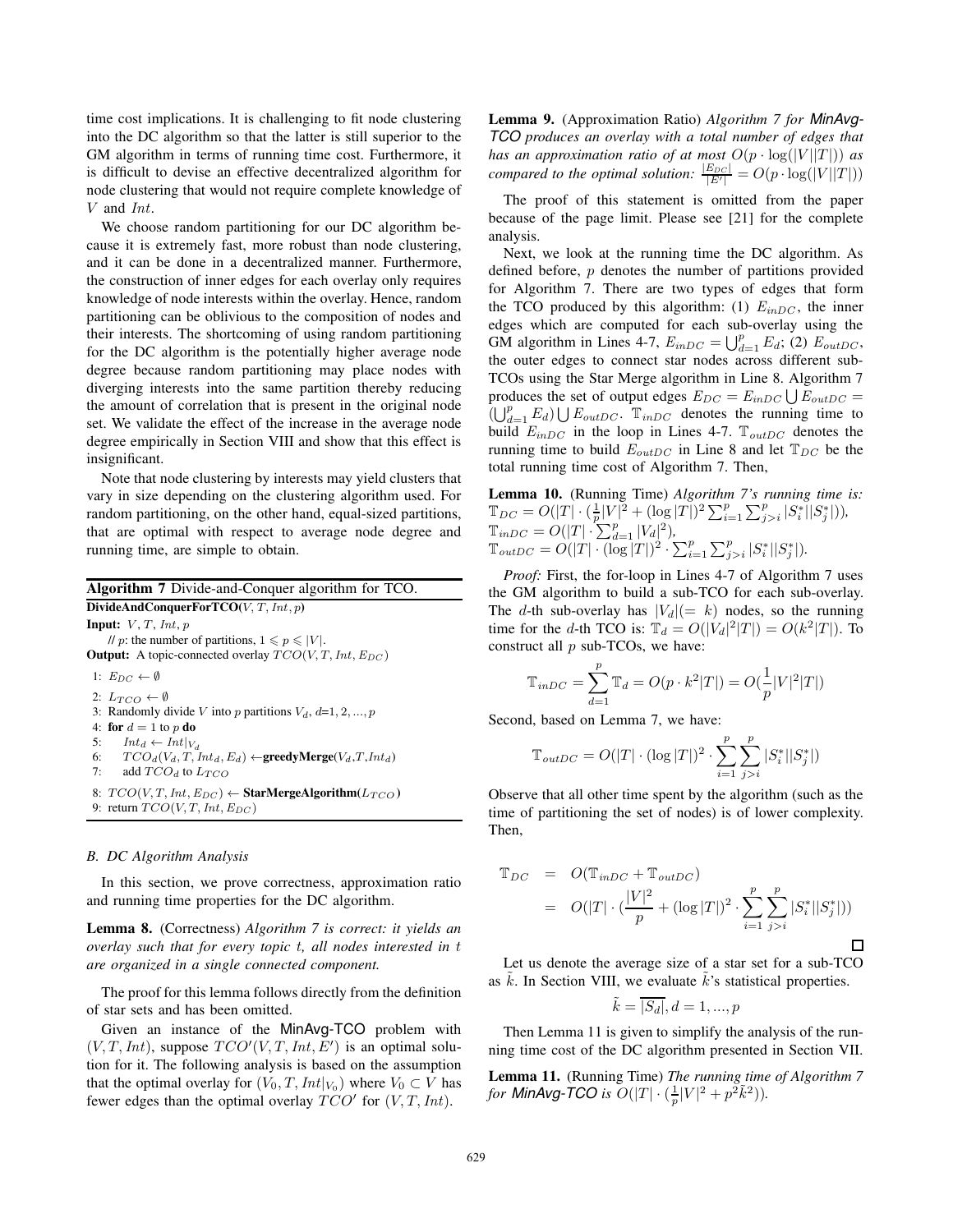## *C. Decentralizing the DC algorithm*

Note that the DC algorithm as presented above is fully centralized. It is possible to decentralize it in the following way: (1) nodes autonomously organize themselves into random partitions, (2) different partitions construct inner edges in parallel, i.e., the nodes within each partition exchange their interests and run the GM algorithm, (3) different partitions compute star sets in parallel, (4) members of all star sets exchange their interests and compute outer edges. This decentralized implementation has several important advantages: parallel calculation reduces the total running time and distributes the computational load. Furthermore, decentralization eliminates the need for a central entity that must have full knowledge of all nodes and their interests, as we further elaborate on in Section VII. Note, the original GM algorithm does not lend itself to such decentralization.

## VII. SELECTING THE SIZE OF PARTITIONS FOR DC

Our DC algorithm is parametrized with the number of partitions p. This parameter impacts all important characteristics of the algorithm's performance. When the number of partitions is 1, the performance is dominated by the invocation of the GM algorithm at the *conquer* phase. In this case, average node degree, running time, and other performance characteristics are identical to the performance of the GM algorithm when applied to MinAvg-TCO. When the number of partitions is close to  $|V|$  at the other end of the spectrum, the performance is dominated by the invocation of the SM algorithm at the *combine* phase. As we observed in Section V, the performance of the SM algorithm in this case is once again identical to that of the GM algorithm when applied to MinAvg-TCO. Thus, it is the intermediate values of  $p$  that represent the interesting balance between the *conquer* and *combine* phases.

With respect to the average node degree, it is desirable to maintain  $p$  reasonably small because  $p$  bounds the value of the approximation ratio, as shown in Lemma 9. Further evaluation will be presented in Section VIII.

With respect to the running time, the analysis in Section VI-A establishes that the contribution of both partitioning the nodes and computing the star sets is small in comparison to the time needed for computing inner edges at the *conquer* phase and outer edges at the *combine* phase. The time needed for computing inner edges is proportional to  $\frac{1}{p}|V|^2|T|$  (under the assumption that inner edges for different sub-overlays are computed sequentially rather than in parallel) while the time required for computing outer edges is proportional to  $(\tilde{k}/k)^2 |\tilde{V}|^2 |T|$ . Therefore, the combined sum of these two times is minimal if  $1/p + (\tilde{k}/k)^2$  is minimal, which occurs when  $\frac{d}{dp}(1/p + (\tilde{k}/k)^2) = 0.$ 

If, on the other hand, inner edges for different sub-overlays are computed in parallel in a decentralized fashion as discussed in Section VI-C, then this computation requires time proportional to  $1/p^2|V|^2|T|$ . Then, the total running time is minimal if  $1/p^2 + (\tilde{k}/k)^2$  is minimal, or  $\frac{d}{dp}(1/p^2 + (\tilde{k}/k)^2) = 0$ .

Practical application of this analysis of the running time is complicated by the fact that it is difficult to assess  $k$ 

analytically. However, this analysis suggests an adaptive way for selecting  $p$ , since partitioning the nodes and computing the star sets is relatively cheap, we can try partitioning for different  $p$  values. Each time, we can only compute the star sets and thus obtain  $\tilde{k}$  without running the expensive calculation of inner and outer edges. Then, we can use fast numerical methods to approximately determine the minimum of  $1/p + (\tilde{k}/k)^2$  or  $1/p^2 + (\tilde{k}/k)^2$ .

Another important performance characteristic of the algorithm is size of the *potential neighbor set*, that is the maximal fan-out that the DC algorithm may yield for a single node. We normalize this characteristic by the total number of nodes  $|V|$ . We define the *potential neighbor ratio* for a node v, denoted as  $pn-ratio(v)$ , as the percentage of nodes that are considered candidates for becoming a neighbor of  $v$  when executing DC. According to the DC algorithm, the potential neighbor set for  $v$  consists of two subsets: (1) nodes in the same partition as s:  $\{u | u \neq v\} \in V_d \wedge v \in V_d\};$  (2) all other star set nodes:  ${s | s \in S_i (\neq S_d) \land v \in S_d}$  (if v belongs to the star set  $S_d$ ). Consequently, there are two classes of nodes with respect to the potential neighbor ratio:

$$
pn\text{-}ratio(v) = \begin{cases} \frac{k-1}{|V|}, & \text{if } v \text{ is not a star node} \\ \frac{k-1}{|V|} + \frac{(p-1)\tilde{k}}{|V|}, & \text{if } v \text{ is a star node} \end{cases}
$$

The significance of this characteristic is twofold. First of all, the maximal node degree has an importance of its own. While the GM algorithm strives to minimize the average node degree, it may be severely suboptimal with respect to the degree of individual nodes by producing star-like overlays as it has been observed in [7]. Therefore, minimizing the potential neighbor ratio has a desirable effect from this point of view. Secondly, the potential neighbor ratio has additional principal meaning for the decentralized implementation of the DC algorithm discussed in Section VI-C. For a node v,  $pn-ratio(v)$  is precisely equal to the number of nodes whose interests  $v$  may need to learn about in the course of an execution. This is important because gathering nodes' interests in a scalable and robust decentralized manner is a problem in its own right.

We extend the definition of a potential neighbor ratio to apply to the entire node set:

$$
pn\text{-}ratio(V) = \max_{v \in V} pn\text{-}ratio(v) = \frac{k-1}{|V|} + \frac{(p-1)\tilde{k}}{|V|}
$$

If we consider  $pn\text{-}ratio(V)$  as a function of p, it becomes minimal when  $k + (p-1)k$  is minimal. Similar to the analysis of the running time, further development of this derivation requires to assess  $\vec{k}$  analytically. It is also possible, however, to select  $p$  adaptively so as to minimize the potential neighbor ratio by partitioning the nodes and computing the star sets and using efficient numerical methods to approximately determine the minimum.

#### VIII. EVALUATION

We implemented the Star Merge and Divide-and-Conquer algorithms, and other auxiliary algorithms in Java. These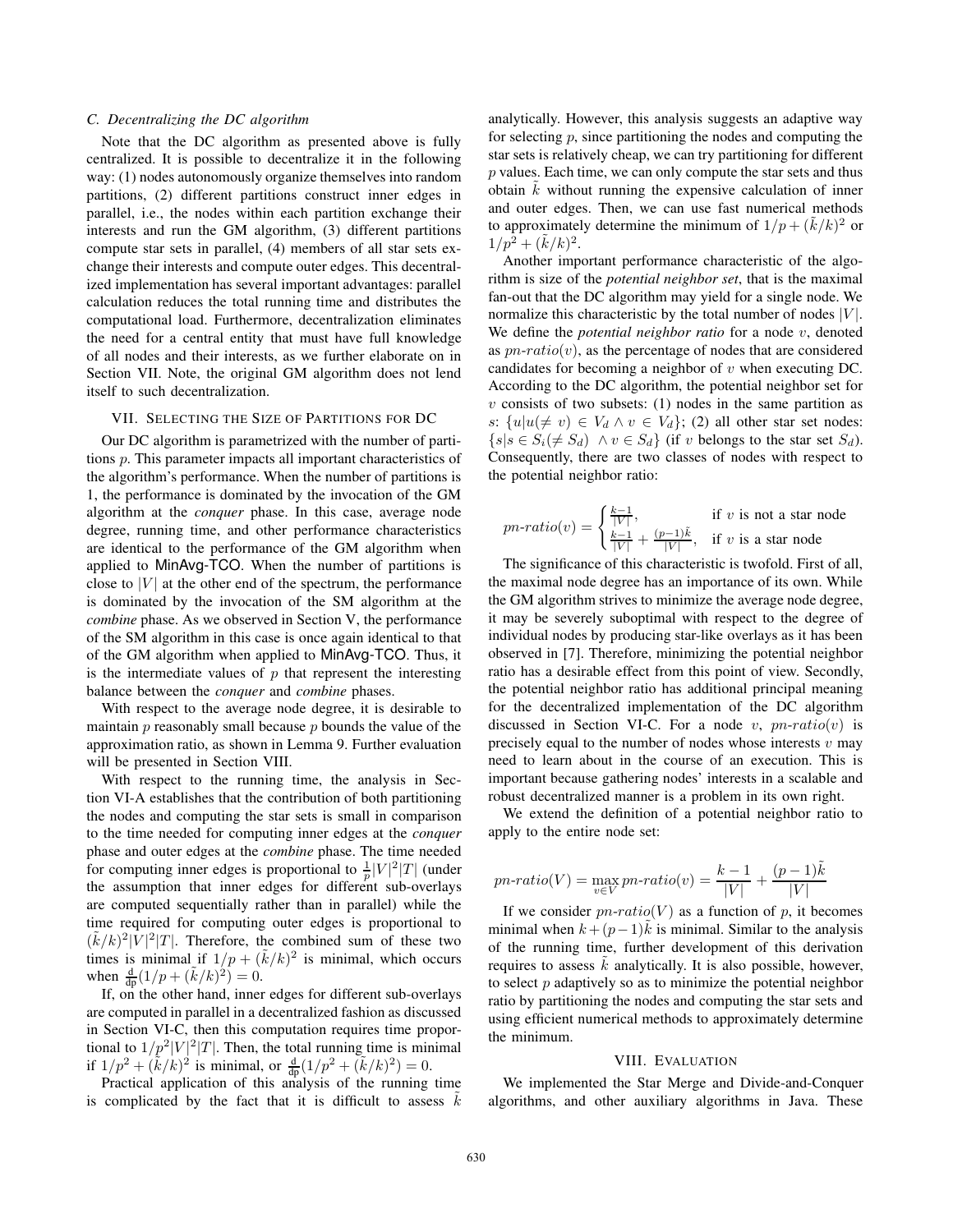algorithms are compared to the GM algorithm under varying experimental conditions, such as average node degree and running time ratio. The GM algorithm is used as a baseline because it produces the lowest average node degree of all known algorithms that run in polynomial time.

In all our experiments, the size of the entire node set  $|V|$ ranges from 1 000 to 8 000 and the number of topics  $|T|$  ranges from 100 to 1 000. The average number of topics that a node is interested in, denoted as  $\overline{NodeIntSize}$ , varies from 10 to 100. We used  $|V| = 1000$ ,  $|T| = 100$ ,  $NodelntSize = 20$ , and  $p = 10$  for most of the experiments unless specified otherwise. Each topic  $t_i \in T$  is associated with probability  $q_i$ ,  $\sum_i q_i = 1$ , so that each node subscribes to  $t_i$  with a probability  $q_i$ . The value of  $q_i$  is distributed according to either a uniform, a Zipf (with  $\alpha = 2.0$ ), or an exponential distribution. According to [16], these distributions are representative of actual workloads used in industrial pub/sub systems today. For some evaluations we only present results under the uniform topic popularity distribution and report on results and analysis according to other distributions. We plotted average node degree on a linear scale and ratios (time ratio and pn-ratio) on a log scale. Note that pn-ratio presented in our experiment figures refers to  $pn\text{-}ratio(V)$ , the *potential neighbor ratio* for the node set  $V$ .

# *A. Star Merge for* MinAvg-TCO-Join



Fig. 4. Average Node Degree for MinAvg-TCO-Join Algorithms.

We evaluated the output and performance of two incremental TCO-join algorithms: Star Merge and Naive Merge. Also, these two algorithms are compared to GM which builds the TCO non-incrementally.

We generate several sub-TCOs as follows: Each sub-overlay  $TCO<sub>d</sub>$  has  $|V<sub>d</sub>| = 100$  nodes  $(d = 1, ..., p$ , where p is the number of sub-TCOs), and all sub-overlays share the same topic set T with  $|T| = 100$ . These sub-overlays are constructed by the GM algorithm and fed to the TCO-join algorithms as input.

Figure 4 depicts that under different distributions, Star Merge and Naive Merge produce similar output overlays with a slightly higher number of edges compared to GM. However,



Fig. 5. Running Time Ratio for MinAvg-TCO-Join Algorithms.

the difference in the average node degree is insignificant  $(\leqslant 2.5)$ .

Although Star Merge and Naive Merge produce quite close average node degrees (the difference is  $\leq 0.15$ ), Star Merge runs considerably faster than Naive Merge. As it is shown in Figure 5, under the uniform distribution, it takes Star Merge less than 1% of the running time of GM on average, while the cost for Naive Merge is as much as around 75% of that for GM. This could be explained by different  $pn-ratios$ between Star Merge and Naive Merge. Star Merge achieves much lower *pn-ratio*, which is  $\leq 18.6\%$  in the worst case in our experiments under the uniform distribution. Naive Merge's pn-ratio remains 100%, the same as for GM.

As the number of sub-TCOs that request to join increases, the average node degrees of the Star Merge output remains steady while the running time ratio of Star Merge to GM decreases considerably, which is caused by the decline in the pn-ratio. Notably, it only takes 0.28% of GM's running time for Star Merge to incrementally achieve a TCO with 8 000 nodes. This further attests to SM's scalability with respect to the number of nodes in the network.

#### *B. DC for* MinAvg-TCO

*a) Random node partitioning for DC:* We first evaluate the effects of random partitioning for the DC algorithm. We run the algorithm 400 times for the same settings (namely, the default experimental settings discussed above, the uniform distribution, and  $p = 10$ ) so that the only difference between different runs is due to the random node interest generation according to the given distribution parameters and due to random node partitioning. The statistics pertaining to the average node degree, running time ratio, and the average size of a star set are reported in Table I. As the table illustrates, all the values are quite stable with negligible variance values across different experiments. Besides, the results validate our assumption that  $k \ll k$ . We conclude that when the number p of partitions is reasonable, random partitioning is an efficient and robust way to implement the *divide* phase of DC and results in small star sets that could be computed efficiently, which is vital to the performance of the DC algorithm.

Next, we study the impact of  $p$  on output and performance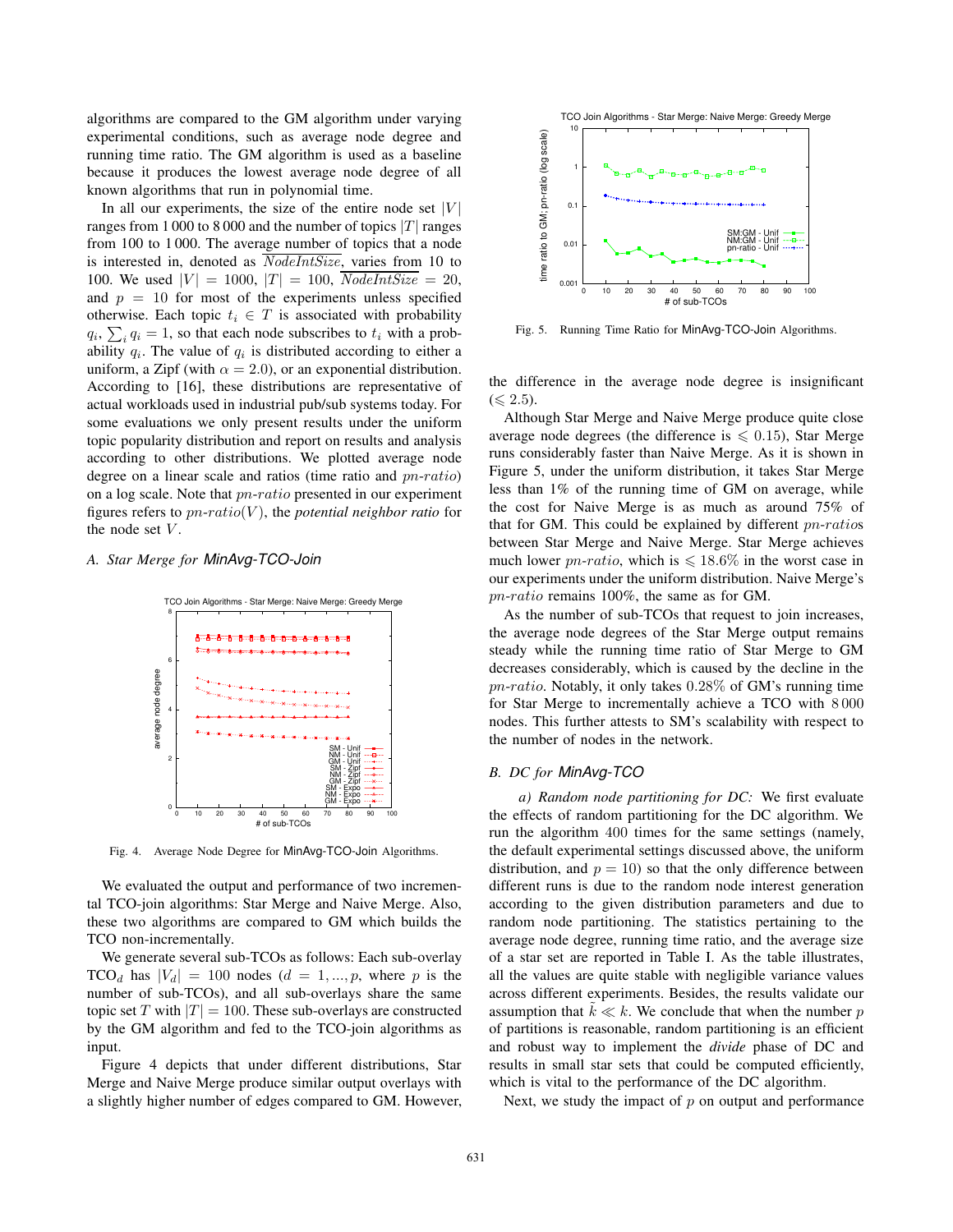TABLE I RANDOM PARTITIONING UNDER UNIFORM DISTRIBUTION.

| average node degree, time ratio, size of star set |        |          |        |       |  |  |  |
|---------------------------------------------------|--------|----------|--------|-------|--|--|--|
|                                                   | mean   | variance | mın    | max   |  |  |  |
| avg node degree DC                                | 6.50   | 0.000578 | 6.42   | 6.56  |  |  |  |
| avg node degree GM                                | 5.09   | 0.000175 | 5.07   | 5.13  |  |  |  |
| time ratio DC:GM                                  | 0.0634 | 0.000143 | 0.0205 | 0.150 |  |  |  |
| size of star set $(k)$                            | 9.54   | 0.297    |        |       |  |  |  |

of DC. Given input V, T and Int, where  $|T| = 200$ , The DC algorithm is executed with all possible  $p$  values ranging from 1 to  $|V|$ . We already know that DC exhibits identical behavior to GM at the two ends of p's range where  $p = 1$  and  $p = |V|$ . Figure 6 shows that as the number of partitions  $p$  grows from 1 to  $|V|$ , DC's average node degree first increases gracefully and then it starts to decrease until it becomes equal to that of GM. Note that DC's average node degree never moves far from the horizon line of GM's output. Under the uniform distribution, the difference in average node degree between DC and GM is less than 6 even when the size of DC's output TCO reaches its peak. It is less than 3.5 when the running time of DC is minimal. On the other hand, DC's running time (ratio to GM) first slides down sharply and then climbs up as  $p$  increases. It touches the lowest point when  $p$  is around 10, which is relatively close to the end of p's spectrum.

Figure 7 looks inside the DC algorithm and shows how "inner" (*divide* and *conquer*) phases and "outer" (*combine*) phase contribute to the algorithm for different  $p$  values. As we show, increasing p leads to the increase of  $E_{outDC}$  and  $\mathbb{T}_{outDC}$ . Under a reasonable partitioning (i.e.,  $pn\text{-}ratio < 20\%$ ) where the total running time cost is expected to be as low as possible,  $E_{inDC}$  and  $\mathbb{T}_{inDC}$  are the dominant terms. This implies that a well-selected  $p$  should be relatively small and stand far away from  $|V|$ .

*b) The Effects of*  $|V|$ *:* Figure 8 depicts the comparison between DC and GM as the number of nodes increases. The number of partitions for DC is chosen based on both theoretical and experimental analysis. More specifically, we set the size of each partition to  $k = |V_d| = 100$  and thus  $p = \frac{|V|}{100}$ . The figure shows that as the total number of nodes increases, DC has a larger impact on the running time while keeping the average node degree steadily low. Under the uniform distribution, for example, DC takes on average 1.70% of GM's running time to construct a high-quality TCO. The average node degree is around 6.97, which is less than 2.12 higher as compared to GM's.

*c) The Effects of*  $|T|$ *:* Figure 9 depicts how DC performs compared to GM as the number of topics changes.  $|V|$  is set to 4 000 in this experiment. As the figure shows, under the uniform distribution, the average node degrees of both DC and GM increase with the number of topics. This is because increasing the number of topics leads to less correlation among nodes. However, DC's average node degree increases at a slow pace while the difference between DC and GM is insignificant: 3.66 for the uniform, 1.24 for Zipf and 1.06 for exponential distributions on average.

Also the running time ratio of DC to GM slightly increases with the number of topics. Still DC costs less than 28% of GM's running time and is at its worst when  $|T|$  is as much as 1 000.

*d) The Effects of* NodeIntSize*:* Figure 10 depicts how the number of node interests **NodeIntSize** affects the DC algorithm. We set  $|V| = 4000$ ,  $|T| = 400$ , and  $\overline{NodeIntSize}$ varies from 10 to 100. The figure shows that under the uniform distribution, as the number of topics a node subscribes to increases, the average node degree of both DC and GM decreases, and the difference between DC and GM shrinks. This is due to the increasing topic correlation within the node set when **NodeIntSize** grows. Like GM, DC also chooses each link in a greedy manner (but from a smaller set), so the selected edge is more likely to connect more topic-connected components since nodes share more common interests.

Beside, the running time ratio of DC to GM decreases with the increase of  $\overline{NodeIntSize}$ . Although more updates for an edge addition would be incurred, DC significantly reduces the time for each update compared to GM, since each edge update in DC only involves a small subset of all nodes.

*e) Comparison with Ring-Per-Topic:* We compare the average node degree obtained in the experiment by DC, GM and *Ring-Per-Topic (RingPT)*. RingPT is an algorithm that mimics the common practice of building a separate overlay for each topic (usually a tree but we use a ring that has the same average node degree). According to RingPT, all the nodes interested in the same topic form a ring for that topic, after which rings for different topics are merged into a single overlay. As Figure 11 shows, the average node degrees of DC and GM are quite close (the average difference is 2.12), and the average node degree of RingPT, which is roughly equal to twice the average subscription size, is much more than 5 times the average node degrees of DC. This further demonstrates the scalability of DC when the number of nodes grows.

## IX. CONCLUSIONS

In this paper, we introduce the novel MinAvg-TCO-Join optimization problem that attempts to add the minimal number of connections to join a number of topic-connected sub-overlays into a single TCO. MinAvg-TCO-Join is NP-complete. We develop the efficient and scalable Star Merge algorithm that constructs the TCO with a logarithmic approximation ratio compared to the optimal solution.

Our solution inspires a divide-and-conquer strategy that gives rise to a new algorithm for solving the original MinAvg-TCO problem. Theoretical analysis shows that with a reasonable partitioning of the node set, our DC algorithm is able to construct a high-quality TCO significantly faster than earlier alternative solutions. We motivate a novel random partitioning technique that lends itself to tuning through numerical analysis.

A comprehensive experimental analysis demonstrates the DC algorithm's performance. Under realistic workloads, DC successfully produces low average node degree TCOs with significantly lower running time cost than alternative solutions.